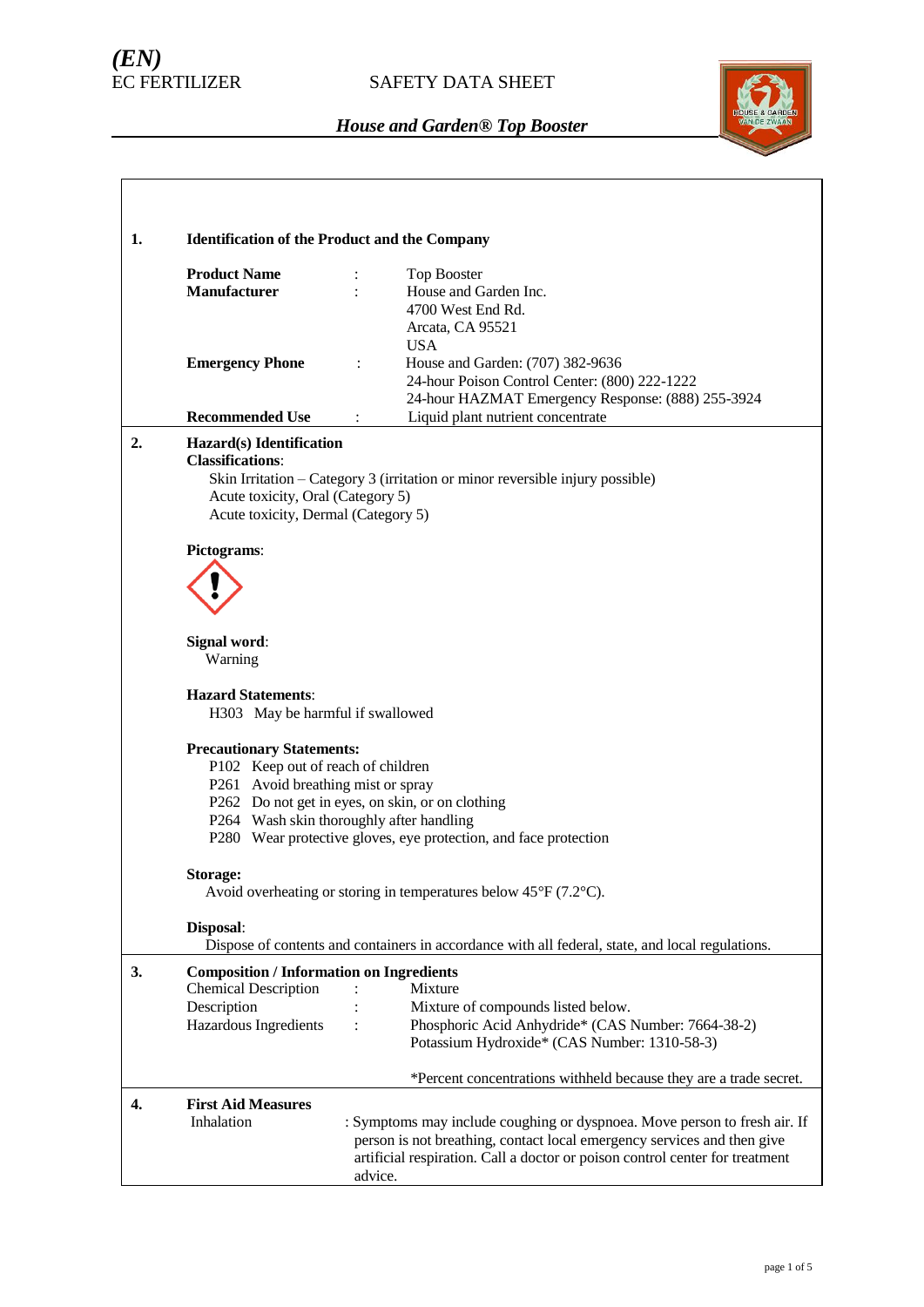SAFETY DATA SHEET



|    | Skin                                                         | : Symptoms may include skin irritation. Remove contaminated clothing,<br>thoroughly wash exposed area with water and soap for 15 minutes. Call a<br>doctor or poison control center for treatment advice if symptoms persist.                                                                                           |
|----|--------------------------------------------------------------|-------------------------------------------------------------------------------------------------------------------------------------------------------------------------------------------------------------------------------------------------------------------------------------------------------------------------|
|    | Eyes                                                         | : Irritant. Hold eye open and rinse gently with water for at least 15 minutes,<br>ensuring to flush underneath the eyelids. Call a doctor or poison control<br>center for treatment advice.                                                                                                                             |
|    | Ingestion                                                    | : Gastro-intestinal irritant. Call a doctor or poison control center for<br>immediate treatment advice. Have person sip a glass of water if able to<br>swallow. Do not induce vomiting unless advised to do so by a medical<br>professional. Do not give anything by mouth to an unconscious person.                    |
|    | <b>First Aid Facilities</b>                                  | : Water, wash facilities                                                                                                                                                                                                                                                                                                |
| 5. | <b>Fire Fighting Measures</b><br>Extinguishing Media         | : The product itself is not combustible; in case of fire in its immediate<br>environment, preferred extinguishing media are water spray, foam, CO <sub>2</sub> ,<br>dry ice.                                                                                                                                            |
|    | Unsuitable                                                   |                                                                                                                                                                                                                                                                                                                         |
|    | <b>Extinguishing Media</b>                                   | : Water jet.                                                                                                                                                                                                                                                                                                            |
|    | Hazards from combustion<br>Protective equipment              | : Decomposes on heating.<br>: In case of fire, wear a self-contained breathing apparatus and eye                                                                                                                                                                                                                        |
|    |                                                              | protection.                                                                                                                                                                                                                                                                                                             |
| 6. | <b>Accidental Release Measures</b>                           |                                                                                                                                                                                                                                                                                                                         |
|    | <b>Emergency Procedures</b>                                  | : Ensure adequate ventilation. Wear safety glasses and appropriate gloves.<br>Chemical-resistant gloves are needed for the sustained contact.<br>Disposable nitrile gloves are adequate for incidental contact (rinse hands<br>after removing gloves). Prevent product from entering sewer drains or<br>surface waters. |
|    | <b>Personal Precautions</b>                                  | : Avoid contact with skin and eyes.                                                                                                                                                                                                                                                                                     |
|    | Containment and<br>Cleanup, Materials,<br>Methods, Procedure | : Stop the source of the spill. Control the spill using floor dry, absorbent<br>materials booms/socks, or towels. Clean up the spill using absorbent.<br>Disposal subject to all applicable federal, state, and local regulations.                                                                                      |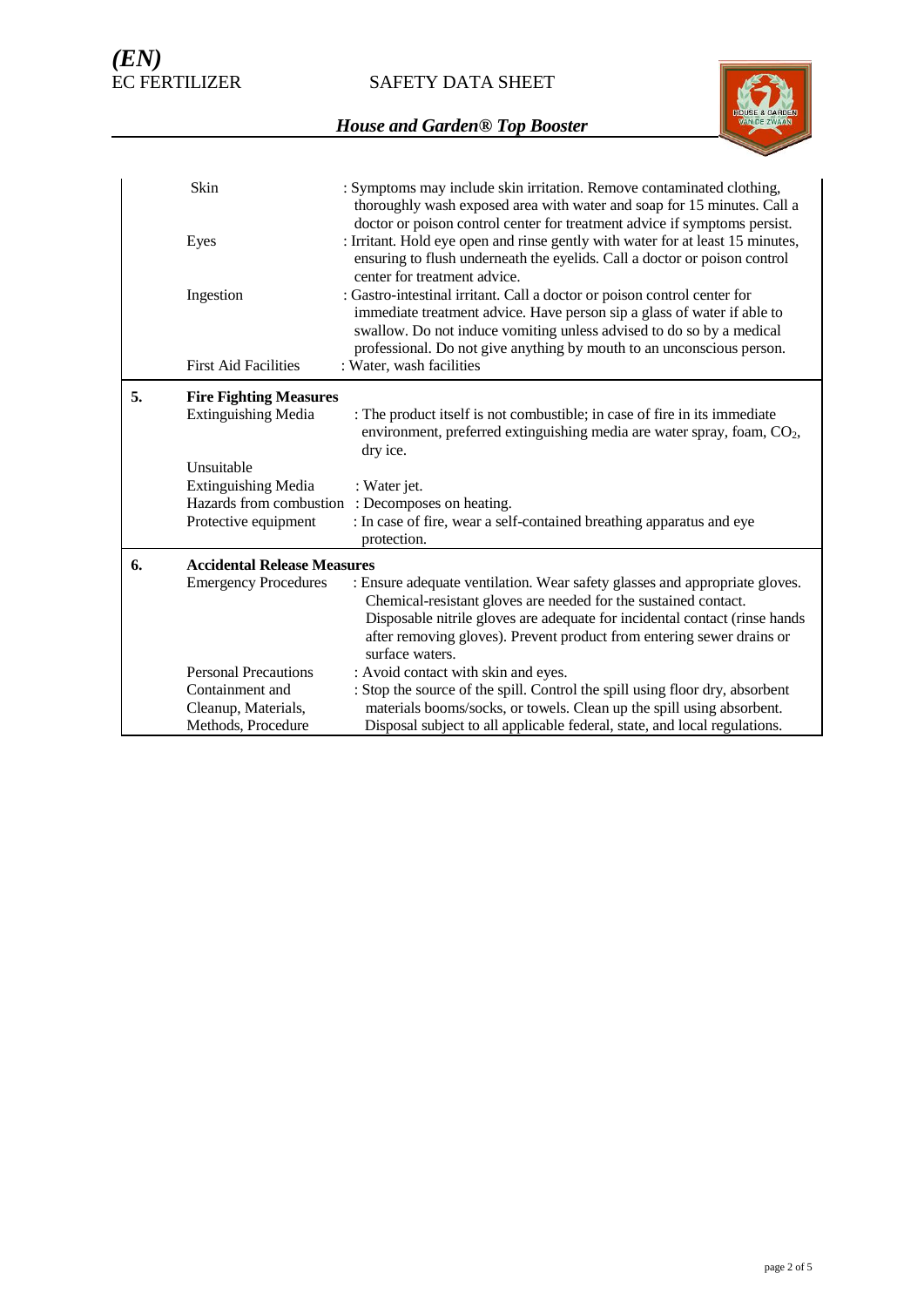

| 7.           | <b>Handling &amp; Storage</b>                        |                                                                                                                                                                                                                                                                                                                                                                                                                                                                        |     |                 |     |                                |
|--------------|------------------------------------------------------|------------------------------------------------------------------------------------------------------------------------------------------------------------------------------------------------------------------------------------------------------------------------------------------------------------------------------------------------------------------------------------------------------------------------------------------------------------------------|-----|-----------------|-----|--------------------------------|
|              | Handling:                                            | Keep out of reach of children. Not for internal use. Avoid contact with skin and eyes. Irritates the skin,<br>mucous membranes, eyes and gullet. Wear suitable protective clothing.<br>In case of contact with skin or eyes, wash immediately with plenty of water.<br>Technical precautions: safety shower and eye shower stations.<br>Store at a temperature between 7 and 30 degrees Centigrade.                                                                    |     |                 |     |                                |
|              | Storage:                                             | Storage conditions: Take all necessary precautions to prevent contamination in case of damaged<br>containers. Store the containers on drip trays or barrier material to prevent product from being<br>discharged to the sewer or surface water. Avoid rough handling to ensure structural integrity.                                                                                                                                                                   |     |                 |     |                                |
| 8.           |                                                      | <b>Exposure Control/Personal Protection</b>                                                                                                                                                                                                                                                                                                                                                                                                                            |     |                 |     |                                |
| Exposure and |                                                      |                                                                                                                                                                                                                                                                                                                                                                                                                                                                        |     | <b>OSHA PEL</b> |     | <b>ACGIHTLV</b>                |
|              | <b>Threshold Limits</b>                              |                                                                                                                                                                                                                                                                                                                                                                                                                                                                        | ppm | $mg/m^3$        |     | TWA $(mg/m^3)$ STEL $(mg/m^3)$ |
|              |                                                      | Potassium Hydroxide                                                                                                                                                                                                                                                                                                                                                                                                                                                    | n/a | n/a             | n/a | 2                              |
|              |                                                      | Phosphoric Acid Anhydride                                                                                                                                                                                                                                                                                                                                                                                                                                              | n/a | 1               | 1   | 3                              |
|              |                                                      | <b>OSHA PEL:</b> Occupation Safety and Health Administration Permissible Exposure Limits<br><b>ACGIH TLV:</b> American Conference of Governmental Industrial Hygienists threshold limit value<br>TWA: Time-weighted Average (for a conventional 8-hour workday)<br>STEL: Short Term Exposure Limit (a 15-minute, time-weighted average concentration to which workers may<br>be exposed up to four times per day with at least 60 minutes between successive exposure) |     |                 |     |                                |
|              | <b>Engineering Controls</b>                          | : Access to running water and an eye wash station.                                                                                                                                                                                                                                                                                                                                                                                                                     |     |                 |     |                                |
|              | Personal Protective Equipment:                       |                                                                                                                                                                                                                                                                                                                                                                                                                                                                        |     |                 |     |                                |
|              | Skin                                                 | : Wear nitrile gloves when working with the product in case of incidental exposure.                                                                                                                                                                                                                                                                                                                                                                                    |     |                 |     |                                |
|              |                                                      | Promptly remove contaminated clothing and rinse skin for 15 minutes. Launder                                                                                                                                                                                                                                                                                                                                                                                           |     |                 |     |                                |
|              | Eyes                                                 | clothing before re-use.<br>: Wear safety glasses or goggles when working with this product in case of                                                                                                                                                                                                                                                                                                                                                                  |     |                 |     |                                |
|              |                                                      | accidental splash or mist. Ensure an eye-wash station is near work area.                                                                                                                                                                                                                                                                                                                                                                                               |     |                 |     |                                |
|              | Respiratory                                          | : No special safety equipment needed. Avoid inhaling mists or fumes by using                                                                                                                                                                                                                                                                                                                                                                                           |     |                 |     |                                |
|              |                                                      | appropriate handling methods.                                                                                                                                                                                                                                                                                                                                                                                                                                          |     |                 |     |                                |
| 9.           | <b>Physical &amp; Chemical Properties</b>            |                                                                                                                                                                                                                                                                                                                                                                                                                                                                        |     |                 |     |                                |
|              | Appearance                                           | : Clear, red fluid                                                                                                                                                                                                                                                                                                                                                                                                                                                     |     |                 |     |                                |
|              |                                                      | Upper flammability limit : Unavailable                                                                                                                                                                                                                                                                                                                                                                                                                                 |     |                 |     |                                |
|              |                                                      | Lower flammability limit : Unavailable                                                                                                                                                                                                                                                                                                                                                                                                                                 |     |                 |     |                                |
|              | Odor                                                 | : Typical fertilizer scent.                                                                                                                                                                                                                                                                                                                                                                                                                                            |     |                 |     |                                |
|              | Vapor Pressure<br><b>Odor Threshold</b>              | : Unavailable<br>: Unavailable                                                                                                                                                                                                                                                                                                                                                                                                                                         |     |                 |     |                                |
|              | Vapor Density                                        | : Unavailable                                                                                                                                                                                                                                                                                                                                                                                                                                                          |     |                 |     |                                |
|              | pH                                                   | $: 6 - 8$                                                                                                                                                                                                                                                                                                                                                                                                                                                              |     |                 |     |                                |
|              | Density                                              | : 1.30 kg/L at $30^0C$                                                                                                                                                                                                                                                                                                                                                                                                                                                 |     |                 |     |                                |
|              | <b>Melting Point</b>                                 | : Unavailable                                                                                                                                                                                                                                                                                                                                                                                                                                                          |     |                 |     |                                |
|              | <b>Freezing Point</b>                                | : Unavailable                                                                                                                                                                                                                                                                                                                                                                                                                                                          |     |                 |     |                                |
|              | Solubility                                           | : Fully soluble                                                                                                                                                                                                                                                                                                                                                                                                                                                        |     |                 |     |                                |
|              | <b>Boiling Point</b><br><b>Boiling Range</b>         | : Unavailable<br>: Unavailable                                                                                                                                                                                                                                                                                                                                                                                                                                         |     |                 |     |                                |
|              | Crystallization temperature : $\langle 7^0C \rangle$ |                                                                                                                                                                                                                                                                                                                                                                                                                                                                        |     |                 |     |                                |
|              | <b>Flash Point</b>                                   | : Unavailable                                                                                                                                                                                                                                                                                                                                                                                                                                                          |     |                 |     |                                |
|              | <b>Evaporation Rate</b>                              | : Unavailable                                                                                                                                                                                                                                                                                                                                                                                                                                                          |     |                 |     |                                |
|              | Danger of Explosion                                  | : None.                                                                                                                                                                                                                                                                                                                                                                                                                                                                |     |                 |     |                                |
|              | Flammability                                         | : n/a                                                                                                                                                                                                                                                                                                                                                                                                                                                                  |     |                 |     |                                |
|              |                                                      | Auto-ignition Temperature : Material is not self-igniting.                                                                                                                                                                                                                                                                                                                                                                                                             |     |                 |     |                                |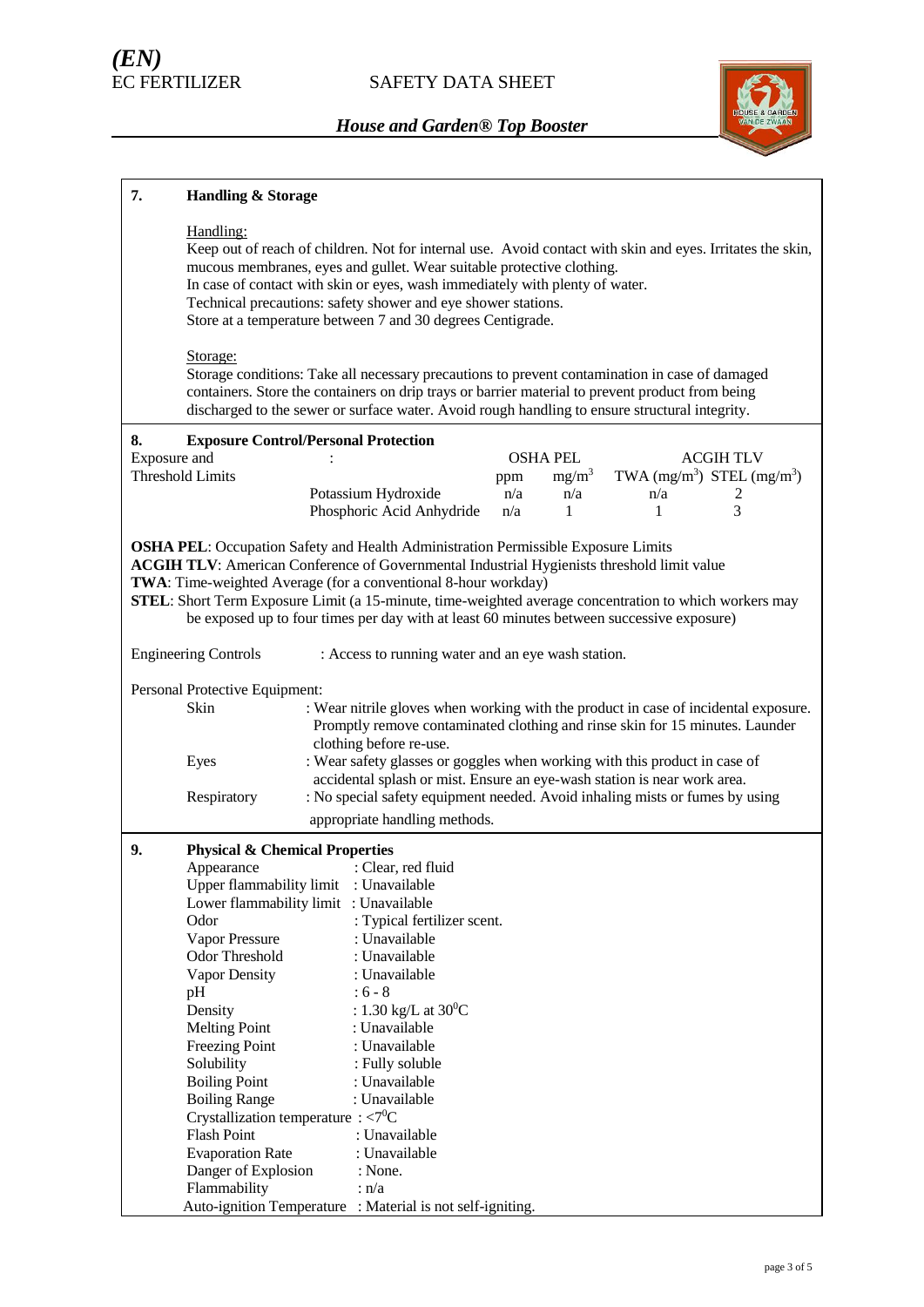# SAFETY DATA SHEET



|     | Decomposition Temperature: Unavailable |                                                                                       |  |  |  |  |
|-----|----------------------------------------|---------------------------------------------------------------------------------------|--|--|--|--|
|     | <b>Vapor Pressure</b>                  | : Unavailable                                                                         |  |  |  |  |
|     | Viscosity                              | : Unavailable                                                                         |  |  |  |  |
|     |                                        | Partition Coefficient (n-octanol/water) : Unavailable                                 |  |  |  |  |
| 10. | <b>Stability &amp; Reactivity</b>      |                                                                                       |  |  |  |  |
|     |                                        | Chemical Reactivity : No reactivity anticipated. Poses little or no immediate hazard. |  |  |  |  |
|     | <b>Chemical Stability</b>              | : Stable under normal conditions of use and storage. No stabilizers needed.           |  |  |  |  |
|     |                                        | Color change is not indicative of any safety issues.                                  |  |  |  |  |
|     | Conditions to Avoid                    | : Do not expose to heat in excess of 200°C.                                           |  |  |  |  |
|     | Materials to Avoid                     | : Metals and alkalis                                                                  |  |  |  |  |
|     | Suitable Materials                     | : Plastics, PVC                                                                       |  |  |  |  |
| 11. |                                        | <b>Toxicological Information</b>                                                      |  |  |  |  |
|     | Routes of Entry                        | : Eye, skin contact, inhalation, and ingestion.                                       |  |  |  |  |
|     | Eyes                                   | : Immediate and delayed irritation, reddening in acute and chronic exposure.          |  |  |  |  |
|     | Skin                                   | : Immediate and delayed irritation. Long term exposure may cause skin                 |  |  |  |  |
|     |                                        | degradation. Chronic exposure to be avoided.                                          |  |  |  |  |
|     | Inhalation                             | : Fumes are not produced in standard environmental storage conditions.                |  |  |  |  |
|     | Ingestion                              | : Acute and chronic ingestion can result in abdominal pain, blue lips, blue           |  |  |  |  |
|     |                                        | fingernails, blue skin, convulsions, diarrhea, dizziness, burning sensations,         |  |  |  |  |
|     |                                        | vomiting, weakness, shock, collapse, and unconsciousness.                             |  |  |  |  |
|     | LD50                                   | : Unavailable                                                                         |  |  |  |  |
|     | Carcinogenic                           | : None of the mixture ingredients are listed on the National Toxicology Program       |  |  |  |  |
|     | Properties                             | Report on Carcinogens or on the International Agency for Research on Cancer           |  |  |  |  |
|     |                                        | Monographs.                                                                           |  |  |  |  |
| 12. | <b>Ecological Information</b>          |                                                                                       |  |  |  |  |
|     | Ecotoxicity                            | : There is no data specific to this product. It is potentially toxic the organisms in |  |  |  |  |
|     |                                        | its concentrated form.                                                                |  |  |  |  |
|     | Persistence and                        | : Inherently biodegradable. Non-persistent.                                           |  |  |  |  |
|     | Degradability                          |                                                                                       |  |  |  |  |
|     | Mobility                               | : Mobile in aqueous solutions.                                                        |  |  |  |  |
|     | Bioaccumulation                        | : Chemicals will be held in vegetative material with no toxic effects to livestock or |  |  |  |  |
|     | Potential                              | humans.                                                                               |  |  |  |  |
|     | Environmental                          | : Do not release into surface waters. Contamination can cause algae blooms and        |  |  |  |  |
|     | Protection                             | anoxic conditions, both of which are harmful to aquatic ecosystems.                   |  |  |  |  |
|     | Leaching                               | : Limited leaching potential.                                                         |  |  |  |  |
|     |                                        |                                                                                       |  |  |  |  |
|     |                                        |                                                                                       |  |  |  |  |